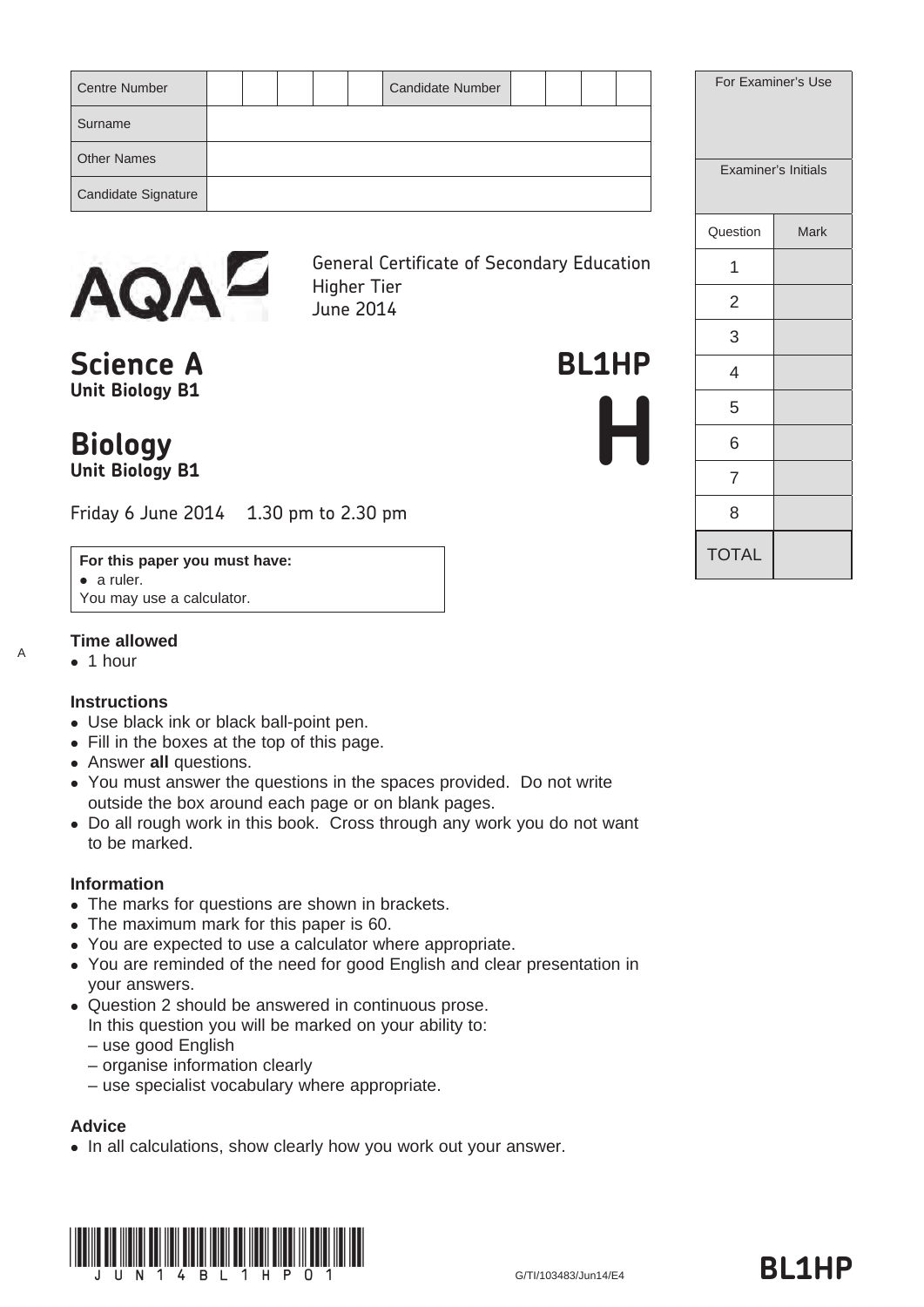|      | $\overline{2}$                                                                              | Do not write<br>outside the<br>box |
|------|---------------------------------------------------------------------------------------------|------------------------------------|
|      | Answer all questions in the spaces provided.                                                |                                    |
| 1    | Food chains show the flow of energy through the organisms in a habitat.                     |                                    |
| 1(a) | Figure 1 shows a food chain.                                                                |                                    |
|      | Figure 1                                                                                    |                                    |
|      | grass $\longrightarrow$ sheep $\longrightarrow$ human                                       |                                    |
|      | The biomass in each stage of the food chain changes as food passes along the<br>food chain. |                                    |
|      | Draw a pyramid of biomass for this food chain.                                              |                                    |
|      | Label the pyramid.<br>[2 marks]                                                             |                                    |
|      |                                                                                             |                                    |
|      |                                                                                             |                                    |
|      |                                                                                             |                                    |
|      |                                                                                             |                                    |
|      |                                                                                             |                                    |
|      |                                                                                             |                                    |
|      |                                                                                             |                                    |
|      |                                                                                             |                                    |
|      |                                                                                             |                                    |
|      |                                                                                             |                                    |
|      |                                                                                             |                                    |
|      |                                                                                             |                                    |
|      |                                                                                             |                                    |
|      |                                                                                             |                                    |
|      |                                                                                             |                                    |

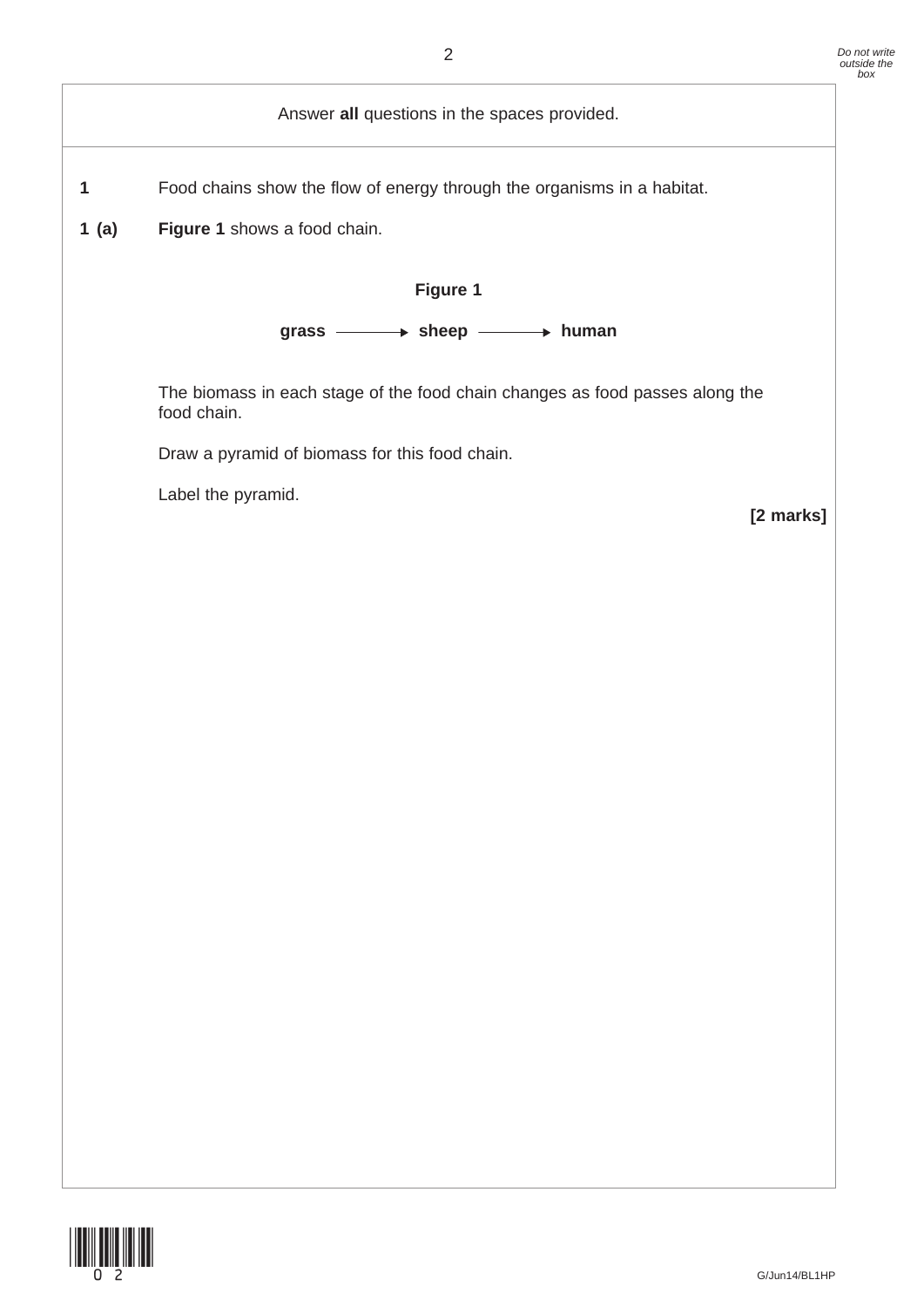$\overline{\phantom{a}}$ **6**

| 1(b)        | Table 1 shows three food chains, A, B and C.                                                                                                                |
|-------------|-------------------------------------------------------------------------------------------------------------------------------------------------------------|
|             | Table 1                                                                                                                                                     |
|             | <b>Food chain</b>                                                                                                                                           |
| A           | plants - > sheep - + human                                                                                                                                  |
| В           | plants - prasshoppers - progs - prout - prout human                                                                                                         |
| $\mathbf C$ | plants - human                                                                                                                                              |
| 1 (b) (i)   | In which food chain, A, B or C, will the greatest proportion of biomass and energy of<br>the plants be passed to humans?<br>$[1$ mark]                      |
|             | 1 (b) (ii) Give reasons why the food chain that you chose in part (b)(i) passes on the greatest<br>proportion of biomass and energy to humans.<br>[3 marks] |
|             |                                                                                                                                                             |
|             |                                                                                                                                                             |
|             |                                                                                                                                                             |
|             |                                                                                                                                                             |
|             |                                                                                                                                                             |
|             |                                                                                                                                                             |
|             |                                                                                                                                                             |
|             |                                                                                                                                                             |
|             | Turn over for the next question                                                                                                                             |
|             |                                                                                                                                                             |



**Turn over**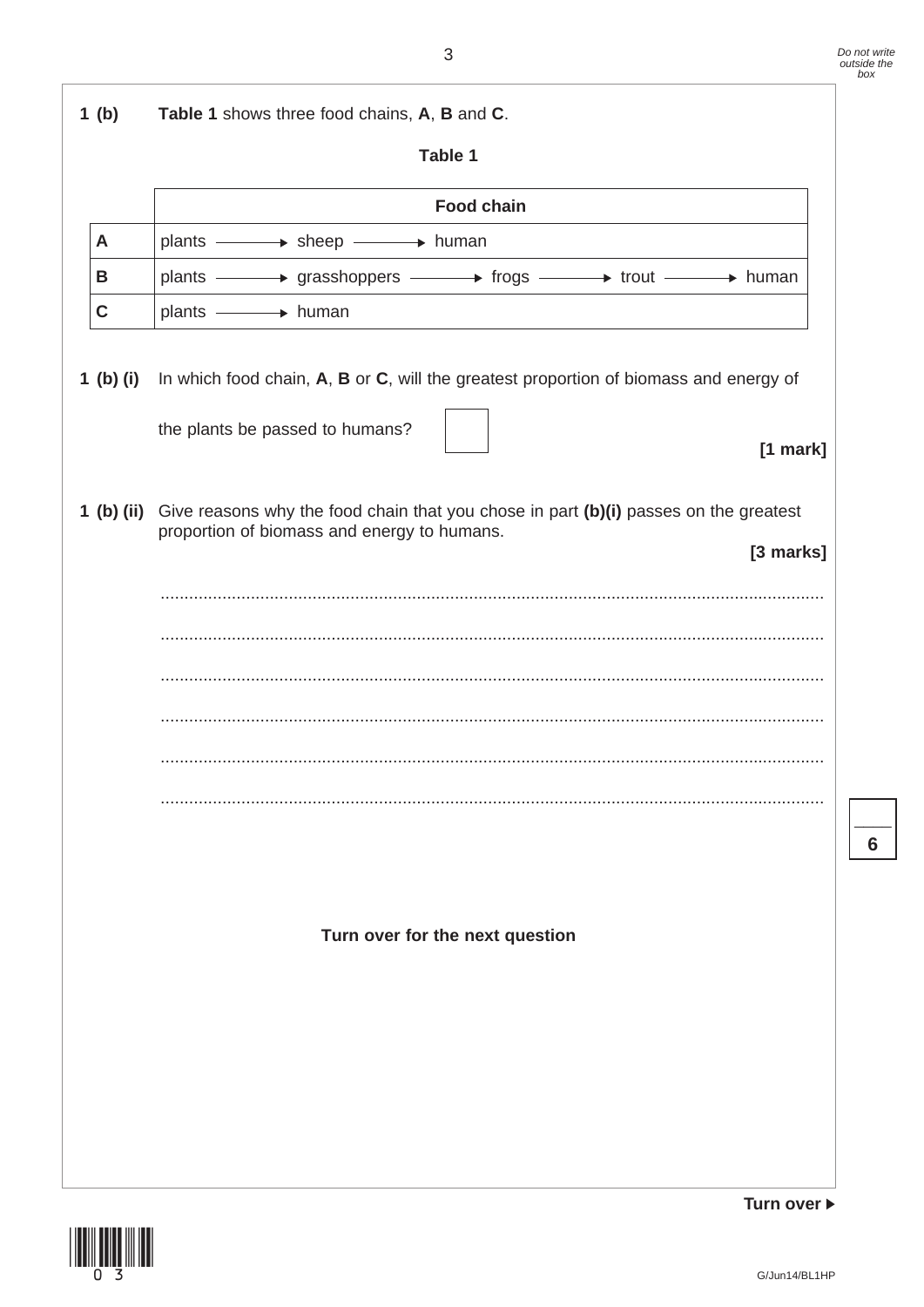| $\overline{2}$ | In this question you will be assessed on using good English, organising<br>information clearly and using specialist terms where appropriate. |
|----------------|----------------------------------------------------------------------------------------------------------------------------------------------|
|                | Animals and plants have features (adaptations) that allow them to survive in the<br>conditions in which they normally live.                  |
|                | Describe how animals and plants are adapted to survive in dry conditions such as<br>deserts.                                                 |
|                | For each adaptation that you give, describe how the adaptation helps the animal or<br>plant to survive in dry conditions.                    |
|                | To obtain full marks you should refer to both animals and plants.<br>[6 marks]                                                               |
|                |                                                                                                                                              |
|                |                                                                                                                                              |
|                |                                                                                                                                              |
|                |                                                                                                                                              |
|                |                                                                                                                                              |
|                |                                                                                                                                              |
|                |                                                                                                                                              |
|                |                                                                                                                                              |
|                |                                                                                                                                              |
|                |                                                                                                                                              |
|                |                                                                                                                                              |
|                |                                                                                                                                              |
|                |                                                                                                                                              |
|                |                                                                                                                                              |
|                |                                                                                                                                              |
|                |                                                                                                                                              |
|                |                                                                                                                                              |
|                |                                                                                                                                              |
|                |                                                                                                                                              |

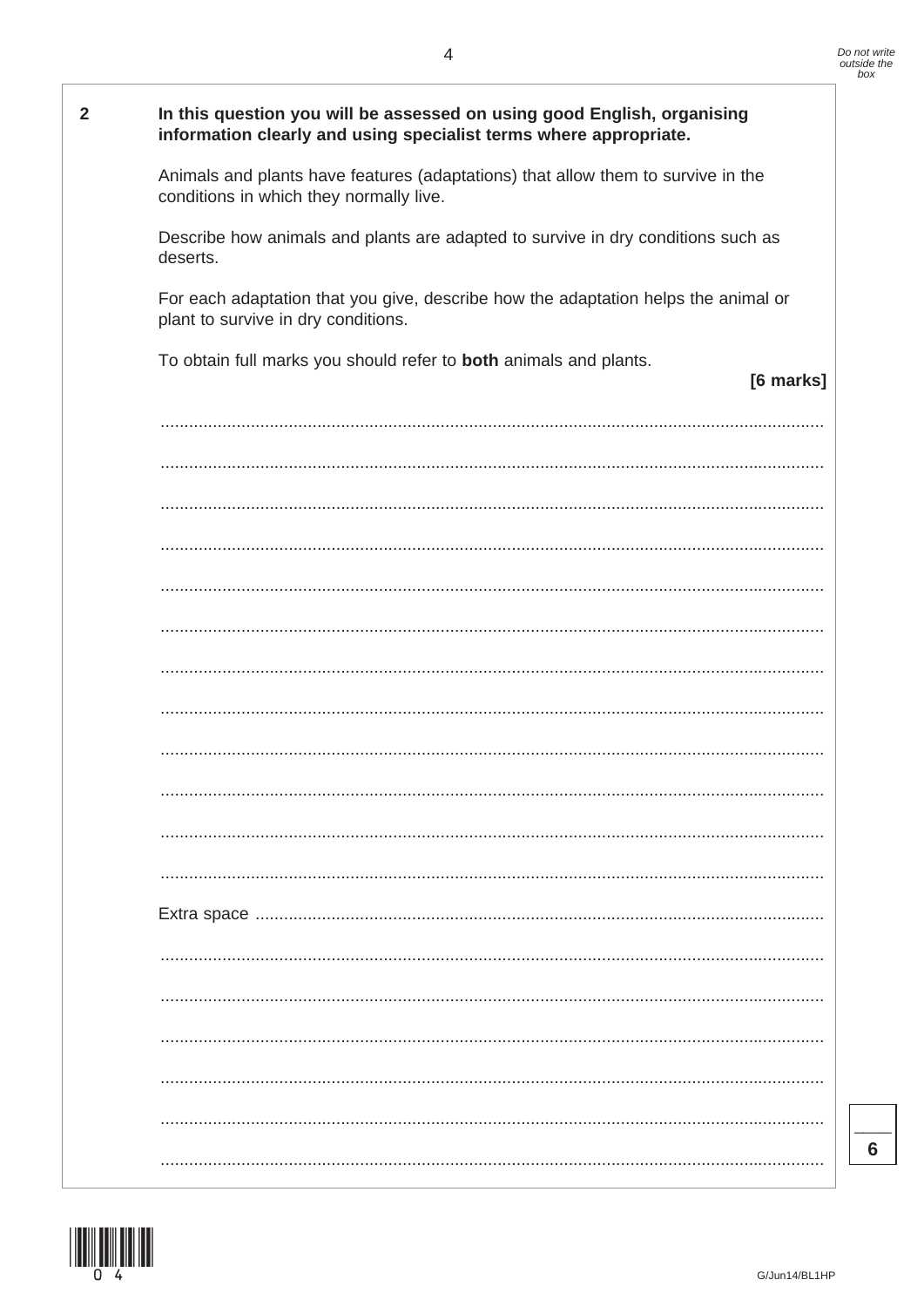

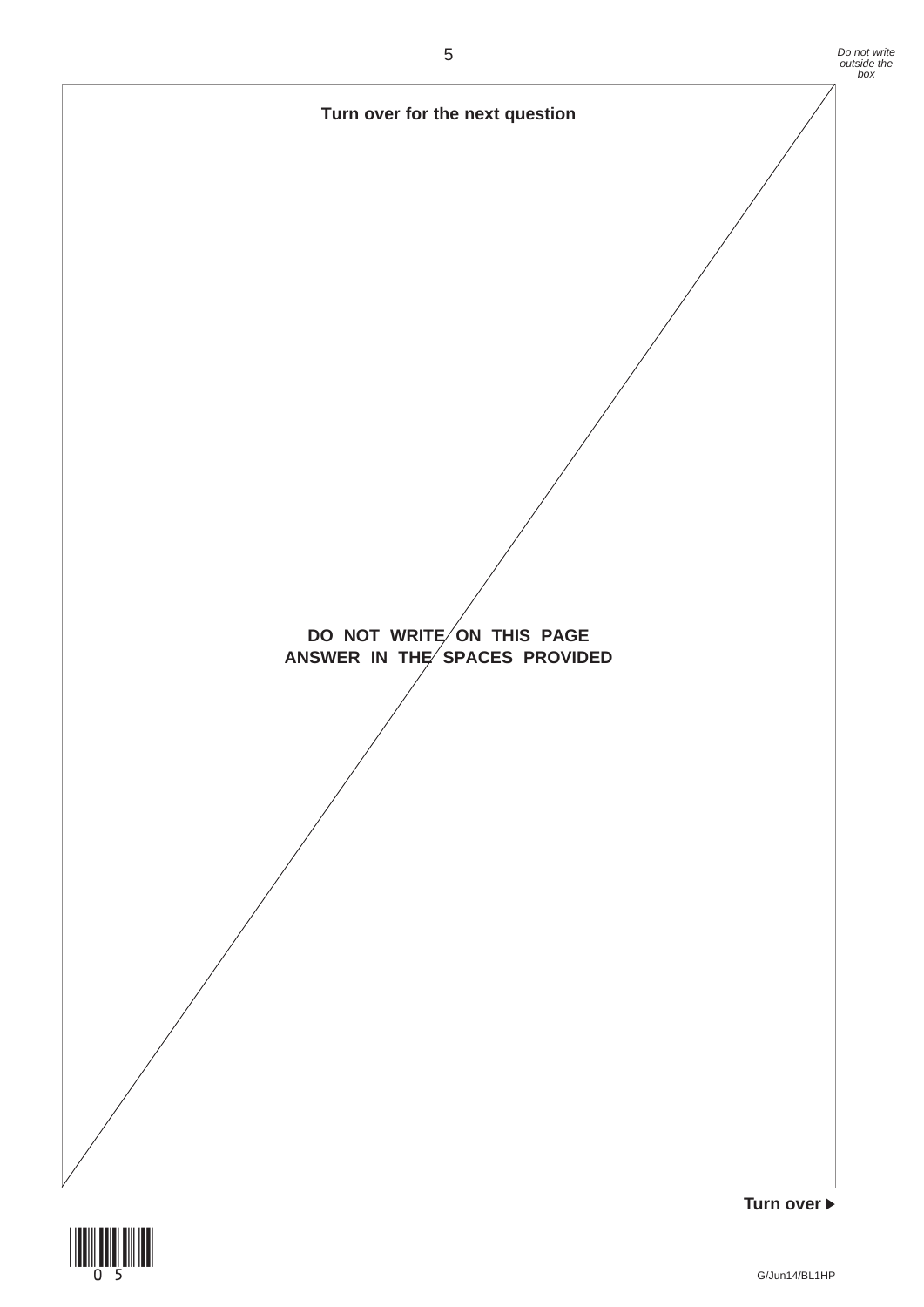

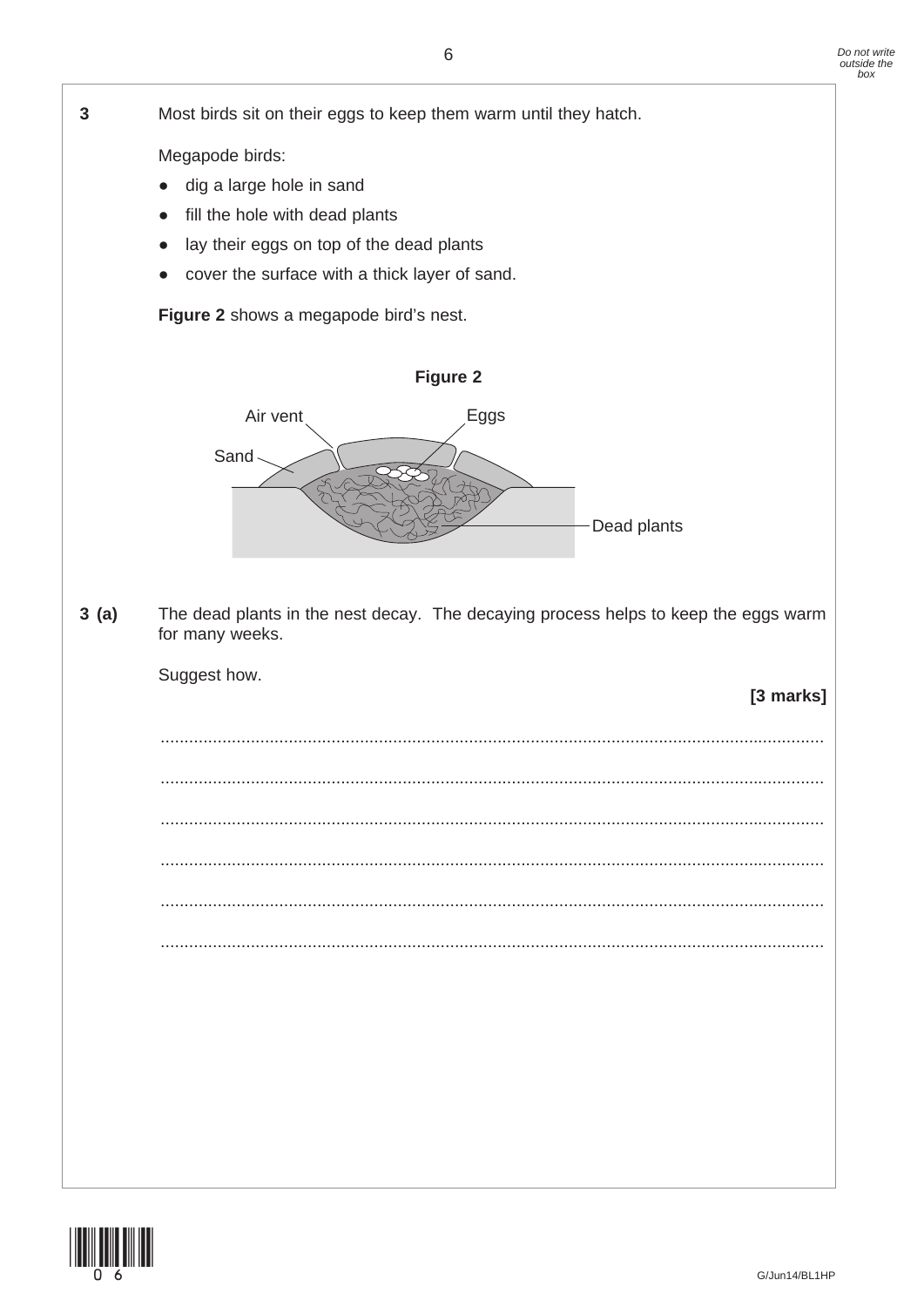$\overline{7}$ 

| 3(b)(i) | Megapode birds open and close the air vents of the nest at different times of the day.                                  |
|---------|-------------------------------------------------------------------------------------------------------------------------|
|         | Suggest reasons why it is necessary to open and close the air vents.<br>[3 marks]                                       |
|         |                                                                                                                         |
|         |                                                                                                                         |
|         |                                                                                                                         |
|         |                                                                                                                         |
|         |                                                                                                                         |
|         |                                                                                                                         |
|         | 3 (b) (ii) The sex of a megapode bird that hatches from an egg depends on the temperature at<br>which the egg was kept. |
|         | Use this information to suggest why it is important for megapode birds to control the<br>temperature of their nests.    |
|         | [1 mark]                                                                                                                |
|         |                                                                                                                         |
|         |                                                                                                                         |
|         |                                                                                                                         |
|         |                                                                                                                         |
|         | Turn over for the next question                                                                                         |
|         |                                                                                                                         |
|         |                                                                                                                         |
|         |                                                                                                                         |
|         |                                                                                                                         |
|         |                                                                                                                         |
|         |                                                                                                                         |
|         |                                                                                                                         |
|         |                                                                                                                         |



Turn over ▶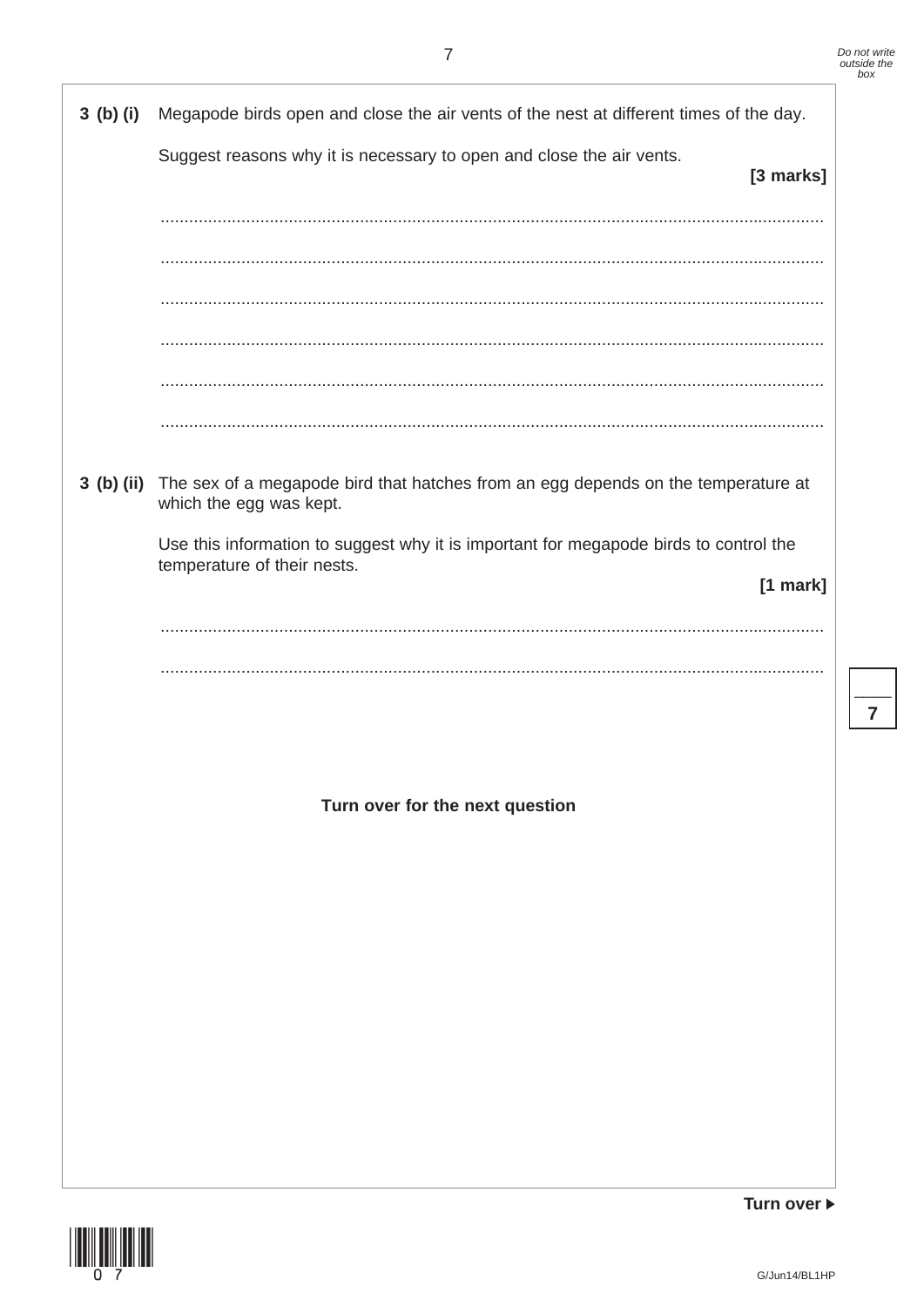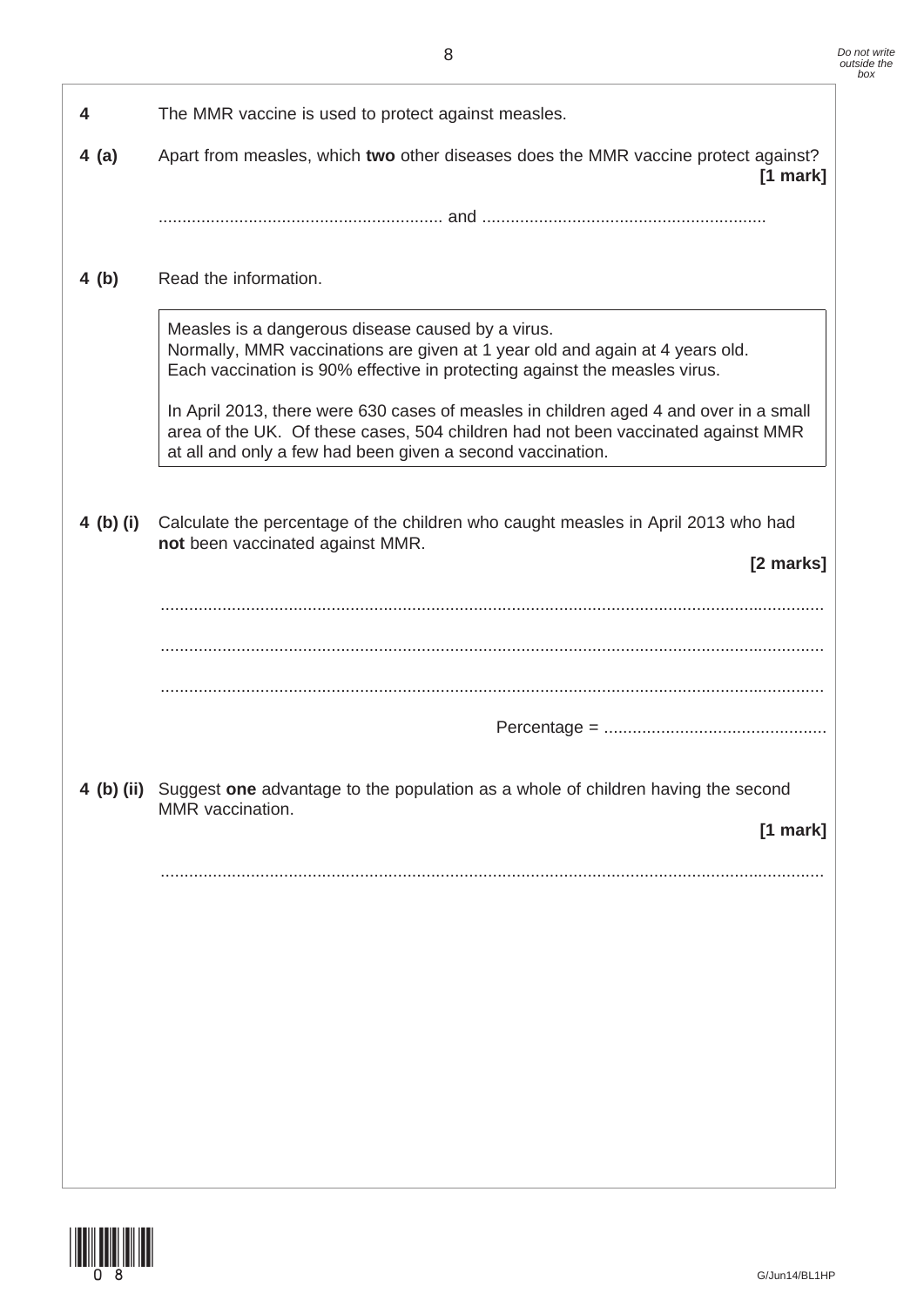Turn over ▶

| 4 (c) (i) What does a vaccine contain?<br>[1 mark]                                                                        |
|---------------------------------------------------------------------------------------------------------------------------|
|                                                                                                                           |
| 4 (c) (ii) Explain how a vaccination prevents infection.<br>[3 marks]                                                     |
|                                                                                                                           |
|                                                                                                                           |
|                                                                                                                           |
| 4 (d) (i) Antibiotics can only be used to treat some infections.                                                          |
| Explain why antibiotics cannot be used to treat measles.<br>[2 marks]                                                     |
|                                                                                                                           |
|                                                                                                                           |
| 4 (d) (ii) Why do antibiotics become less useful at treating an infection if the antibiotic is<br>overused?<br>$[1$ mark] |
|                                                                                                                           |
|                                                                                                                           |



 $11$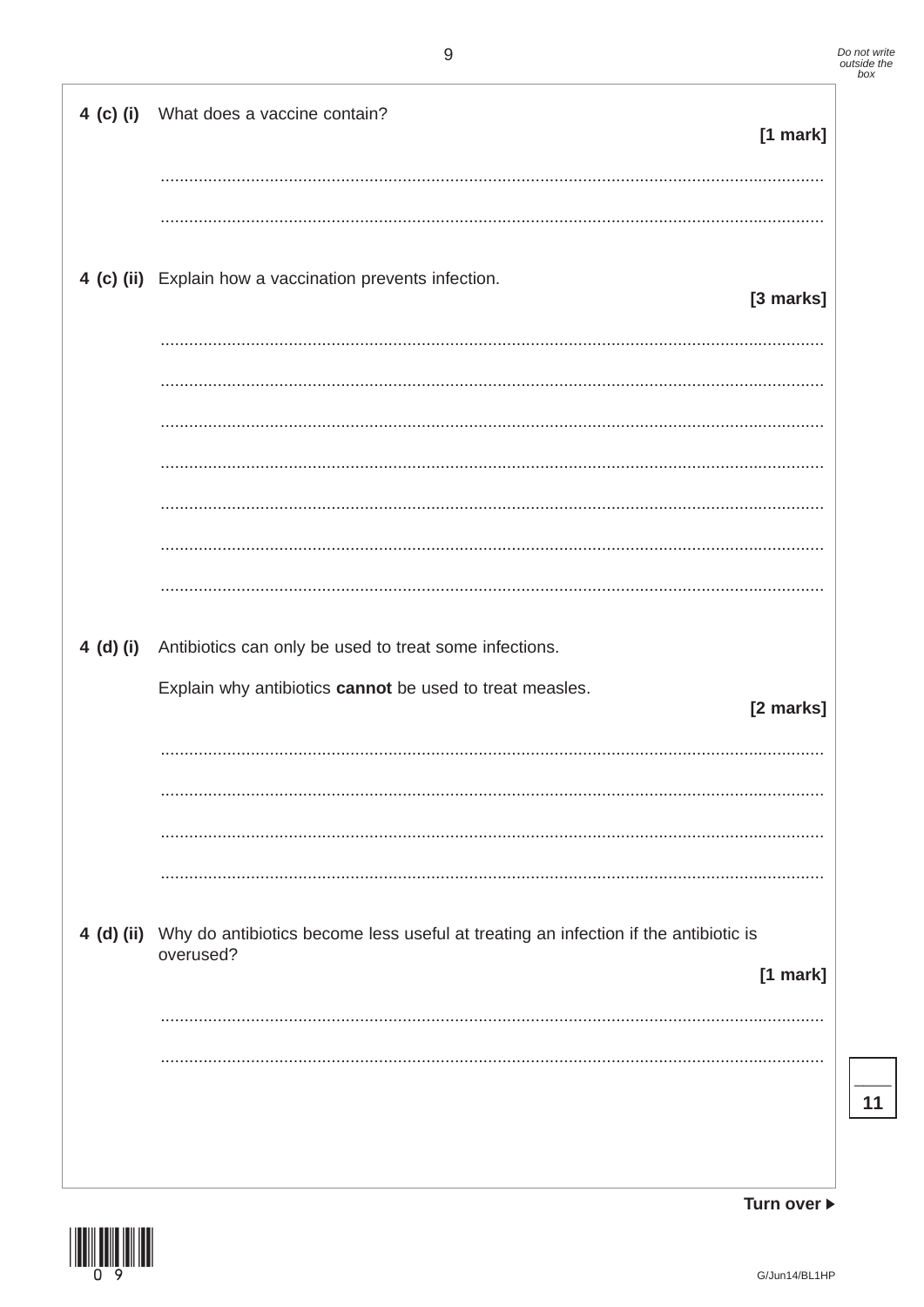

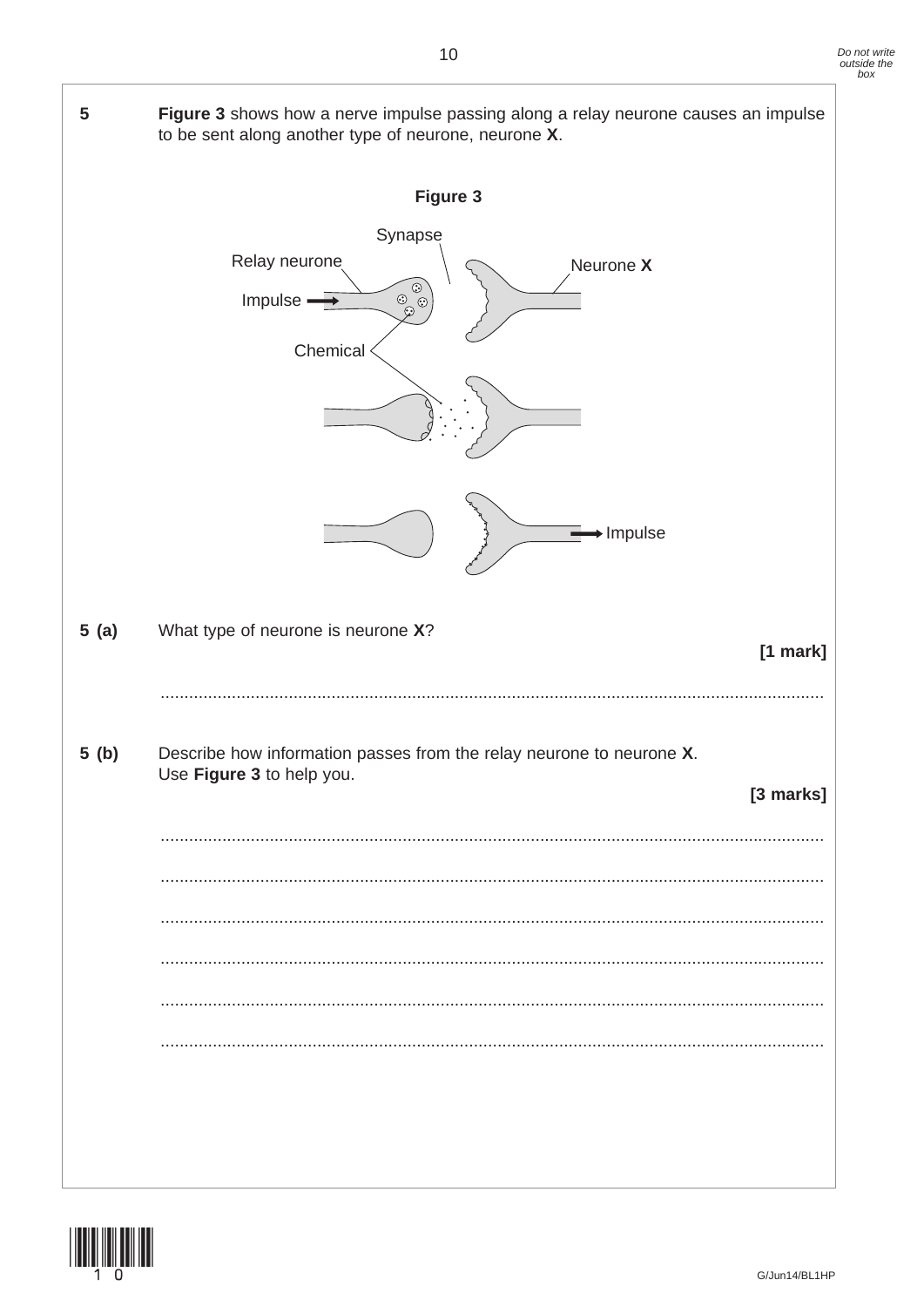**5 (c)** Scientists investigated the effect of two toxins on the way in which information passes across synapses. **Table 2** shows the results.

| ٧<br>× |
|--------|
|--------|

| Toxin      | <b>Effect at the synapse</b>                                      |
|------------|-------------------------------------------------------------------|
| Curare     | Decreases the effect of the chemical<br>on neurone X              |
| Strychnine | Increases the amount of the chemical<br>made in the relay neurone |

Describe the effect of each of the toxins on the response by muscles.

| . |  |  |  |
|---|--|--|--|
|   |  |  |  |
|   |  |  |  |
|   |  |  |  |

**Turn over for the next question**



**Turn over**

**[2 marks]**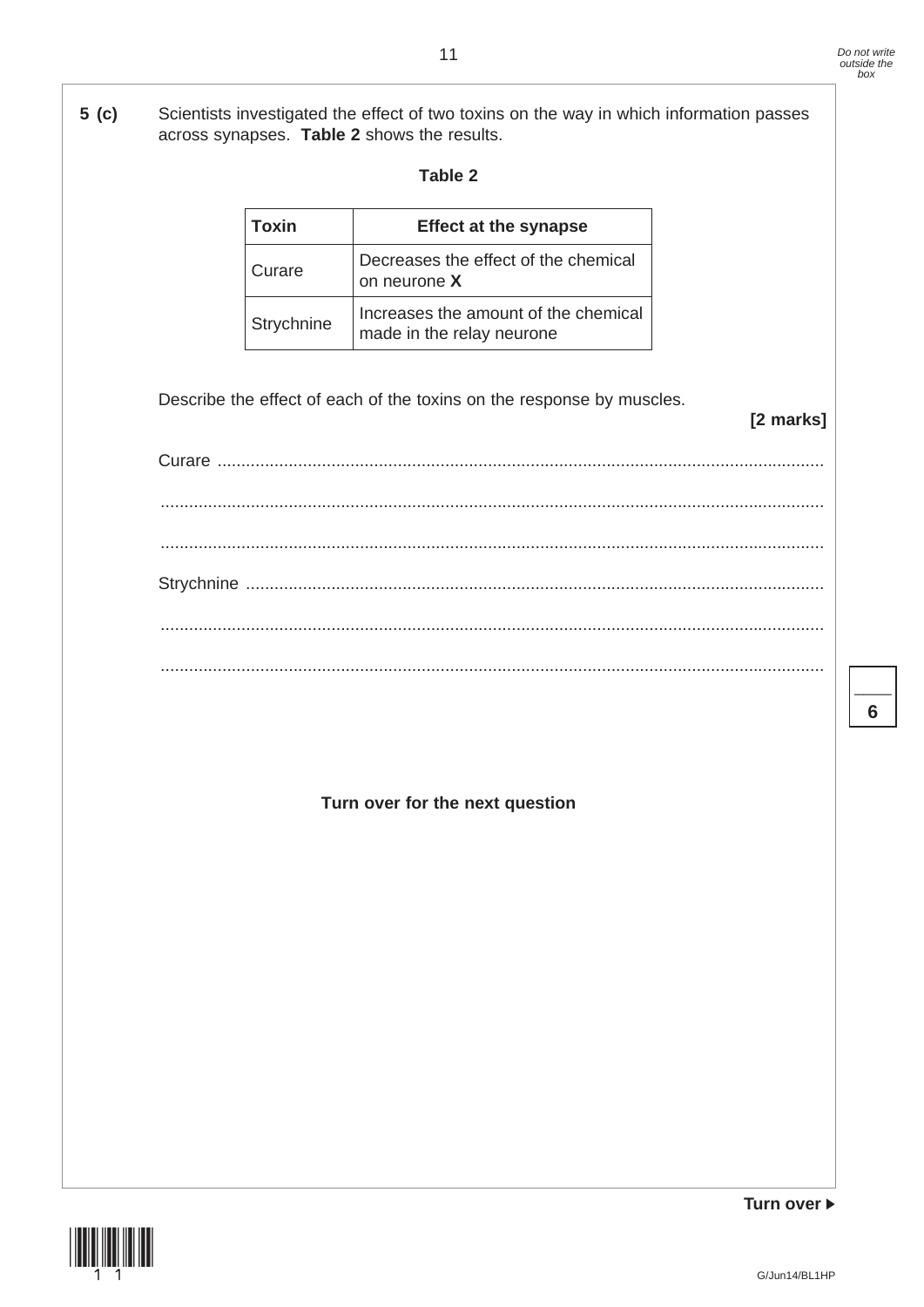| 6          | Drugs may harm the human body.                                                                                  |            |
|------------|-----------------------------------------------------------------------------------------------------------------|------------|
| 6(a)       | The drug thalidomide was originally developed in the 1950s.                                                     |            |
| 6 (a) (i)  | What was the drug thalidomide originally developed to treat?                                                    | $[1$ mark] |
|            |                                                                                                                 |            |
| 6 (a) (ii) | Soon after it was developed, thalidomide was found to be useful in treating another<br>condition.               |            |
|            | What was this other condition?                                                                                  | $[1$ mark] |
|            | 6 (a) (iii) Describe one harmful effect of thalidomide.                                                         | $[1$ mark] |
|            | 6 (a) (iv) Suggest why this harmful effect had not been detected during clinical drug trials on<br>thalidomide. | $[1$ mark] |
| 6(b)       | Using a recreational drug may cause a person to become dependent on the drug.                                   |            |
| 6 (b) (i)  | What happens in the body to make someone dependent on a drug?                                                   | $[1$ mark] |
|            |                                                                                                                 |            |

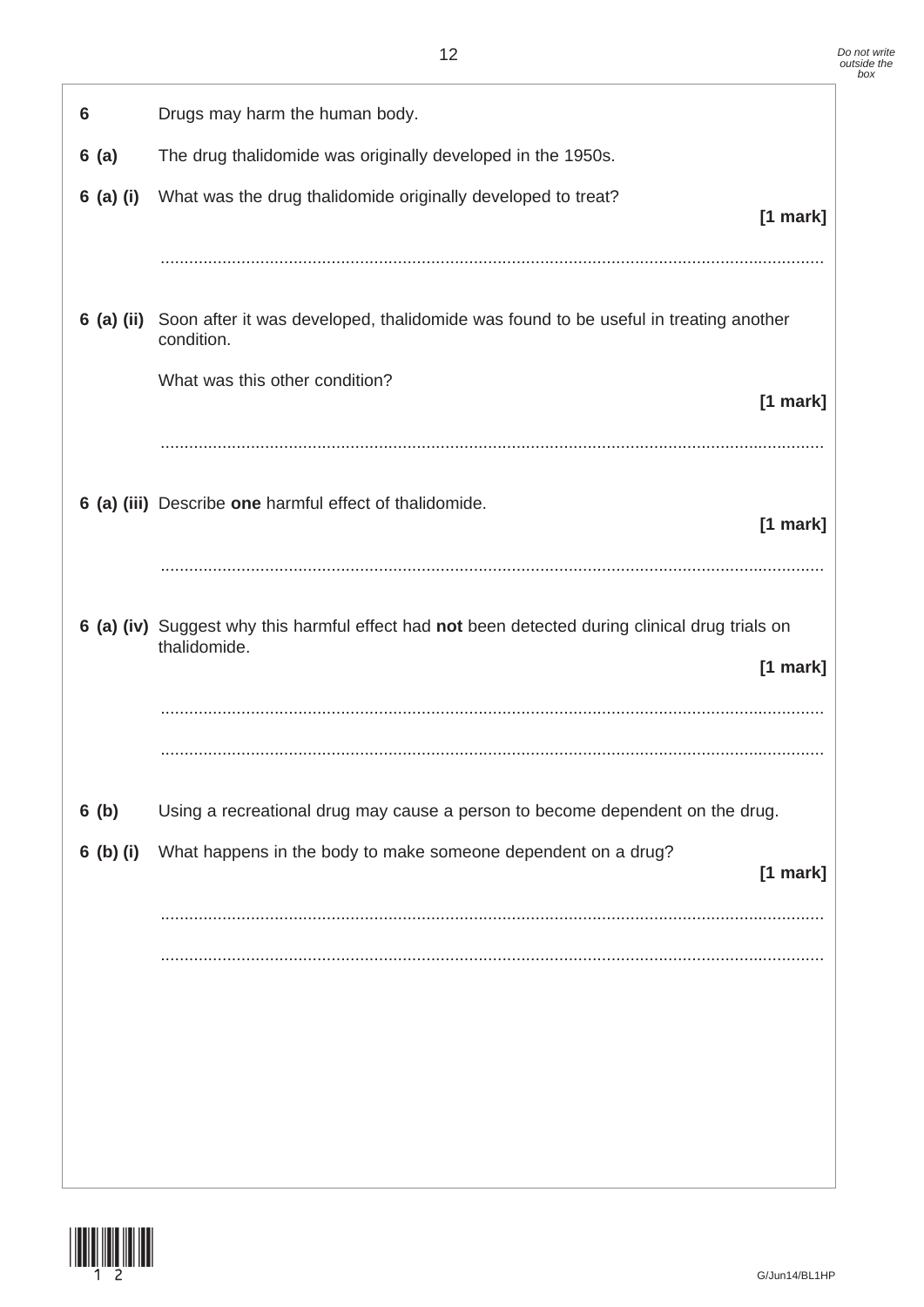



13 *Do not write outside the box*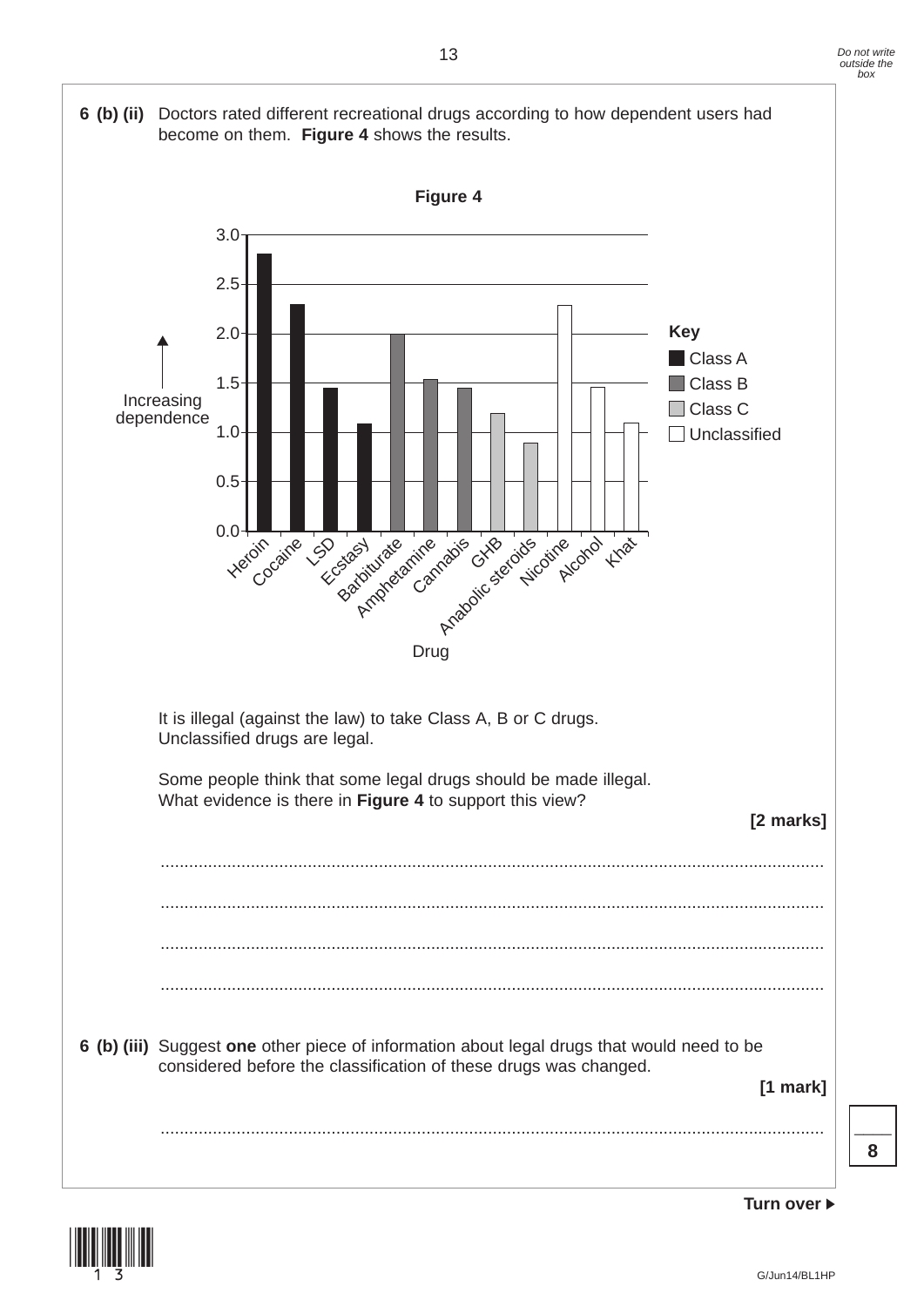

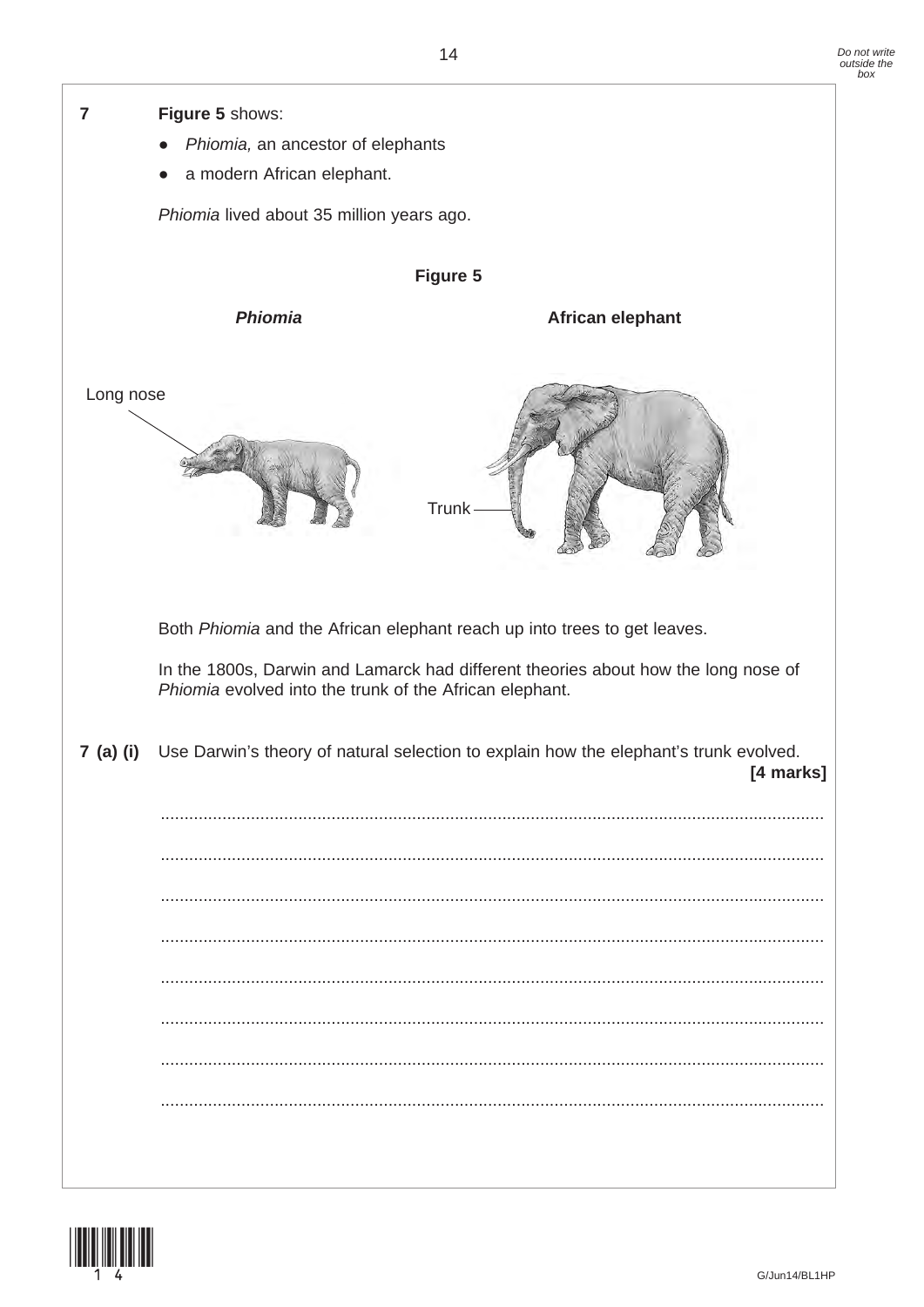|           | 7 (a) (ii) Lamarck's theory is different from Darwin's theory.                                                              |            |
|-----------|-----------------------------------------------------------------------------------------------------------------------------|------------|
|           | Use Lamarck's theory to explain how the elephant's trunk evolved.                                                           | [2 marks]  |
|           |                                                                                                                             |            |
|           |                                                                                                                             |            |
|           |                                                                                                                             |            |
|           |                                                                                                                             |            |
| 7 (b) (i) | In the 1800s, many scientists could not decide whether Lamarck's theory or<br>Darwin's theory was the right one.            |            |
|           | Give two reasons why.                                                                                                       | [2 marks]  |
|           |                                                                                                                             |            |
|           |                                                                                                                             |            |
|           |                                                                                                                             |            |
|           |                                                                                                                             |            |
|           | 7 (b) (ii) Before the 1800s, many people had a different idea to explain where all the living things<br>on Earth came from. |            |
|           | What idea was this?                                                                                                         | $[1$ mark] |
|           |                                                                                                                             |            |
|           |                                                                                                                             |            |
|           |                                                                                                                             |            |
|           |                                                                                                                             |            |
|           | Turn over for the next question                                                                                             |            |
|           |                                                                                                                             |            |
|           |                                                                                                                             |            |
|           |                                                                                                                             |            |

Turn over ▶



 $\overline{9}$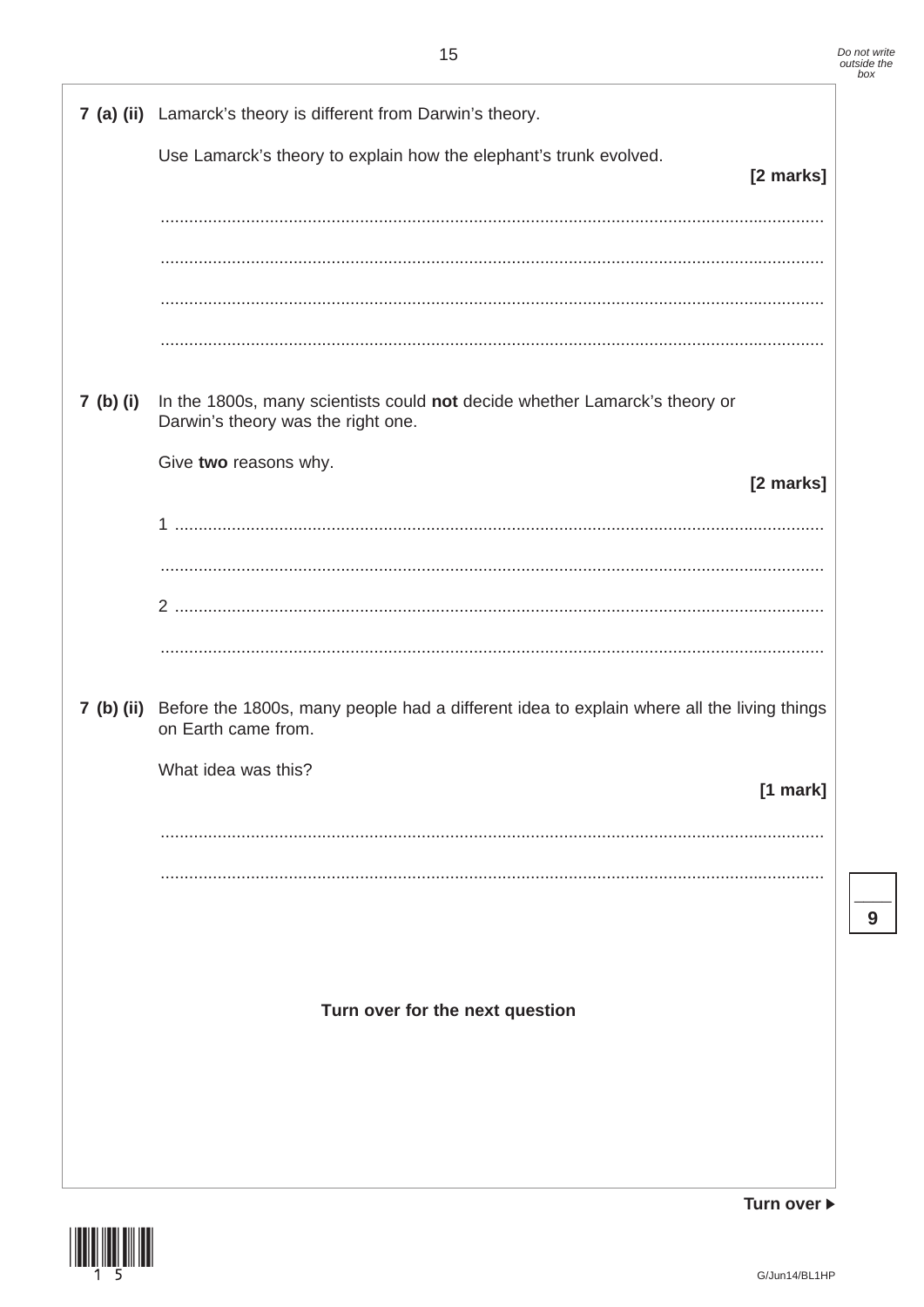### **8** Read the information.

Insects can be both useful and harmful to crop plants. Insects such as bees pollinate the flowers of some crop plants. Pollination is needed for successful sexual reproduction of crop plants.

Some insects eat crops and other insects eat the insects that eat crops.

Corn borers are insects that eat maize plants.

A toxin produced by the bacterium *Bacillus thuringiensis* kills insects. Scientists grow *Bacillus thuringiensis* in large containers. The toxin is collected from the containers and is sprayed over maize crops to kill corn borers.

A company has developed genetically modified (GM) maize plants. GM maize plants contain a gene from *Bacillus thuringiensis*. This gene changes the GM maize plants so that they produce the toxin.

 **8 (a)** Describe how scientists can transfer the gene from *Bacillus thuringiensis* to maize plants.

**[3 marks]**

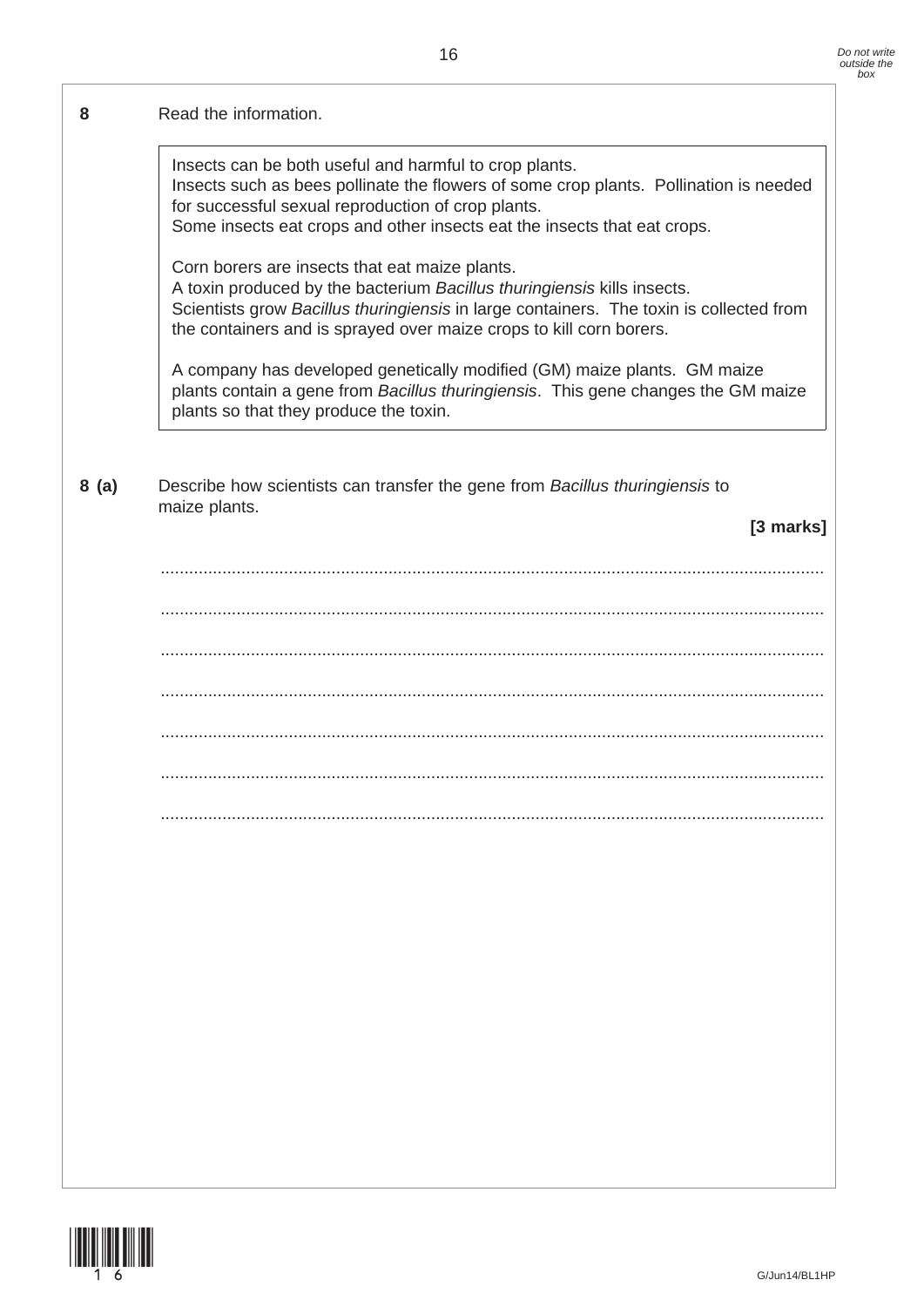$\overline{7}$ 

| 8(b) | Would you advise farmers to grow GM maize plants?                                         |
|------|-------------------------------------------------------------------------------------------|
|      | Justify your answer by giving advantages and disadvantages of growing GM maize<br>plants. |
|      | Use the information from the box and your own knowledge to help you.<br>[4 marks]         |
|      |                                                                                           |
|      |                                                                                           |
|      |                                                                                           |
|      |                                                                                           |
|      |                                                                                           |
|      |                                                                                           |
|      |                                                                                           |
|      |                                                                                           |
|      |                                                                                           |
|      |                                                                                           |
|      |                                                                                           |
|      |                                                                                           |
|      |                                                                                           |
|      |                                                                                           |
|      | <b>END OF QUESTIONS</b>                                                                   |
|      |                                                                                           |
|      |                                                                                           |
|      |                                                                                           |
|      |                                                                                           |
|      |                                                                                           |
|      |                                                                                           |
|      |                                                                                           |

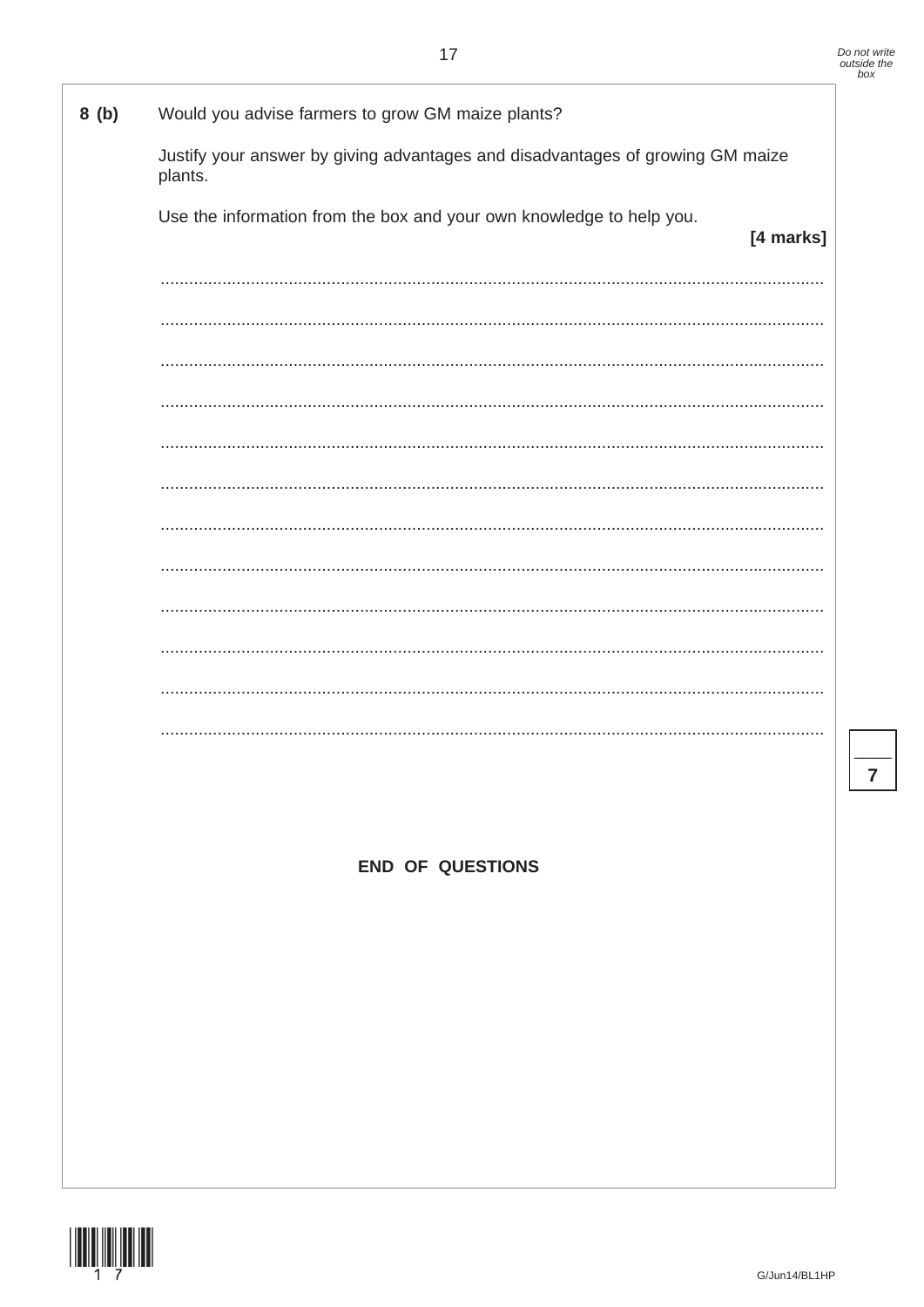

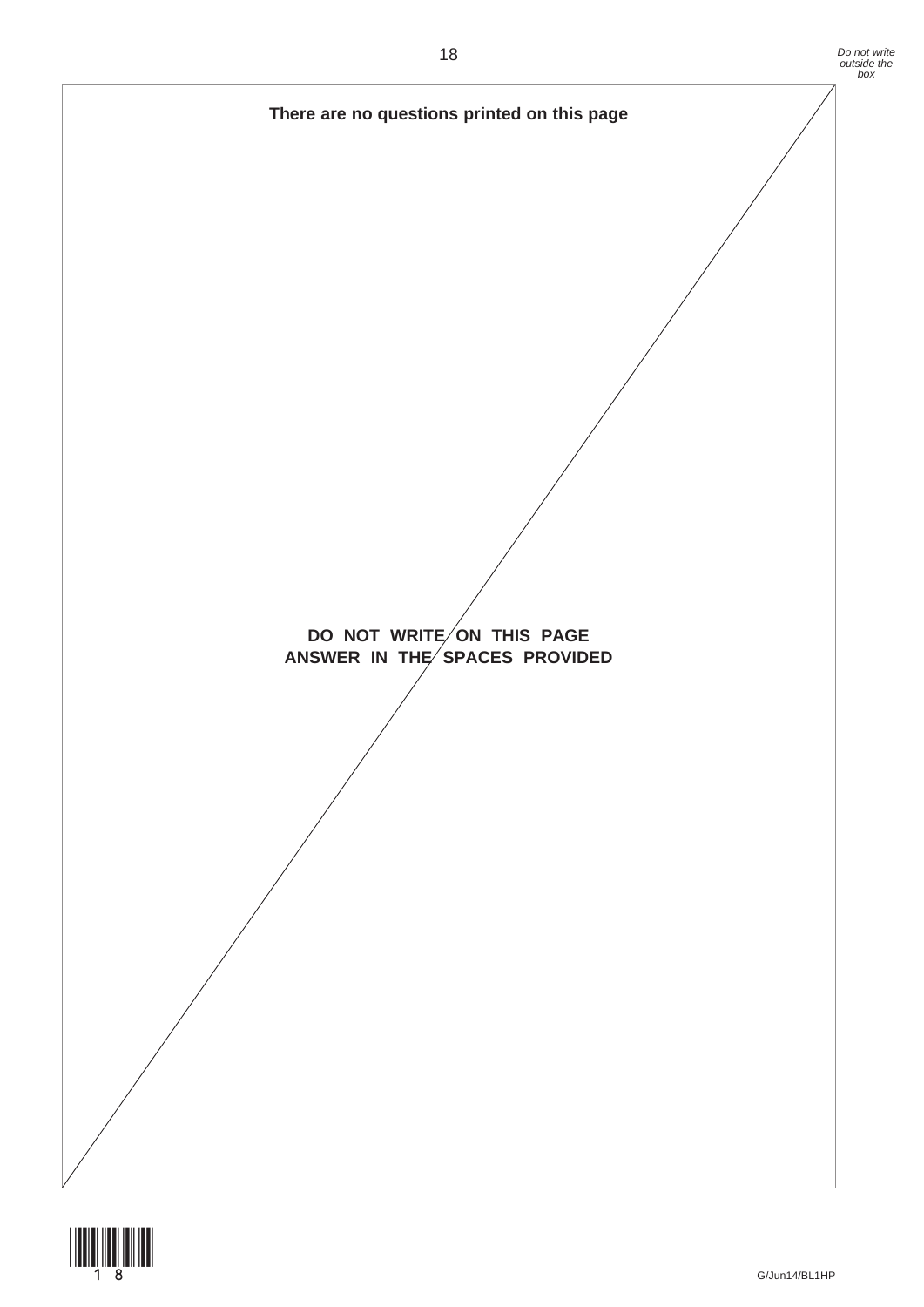